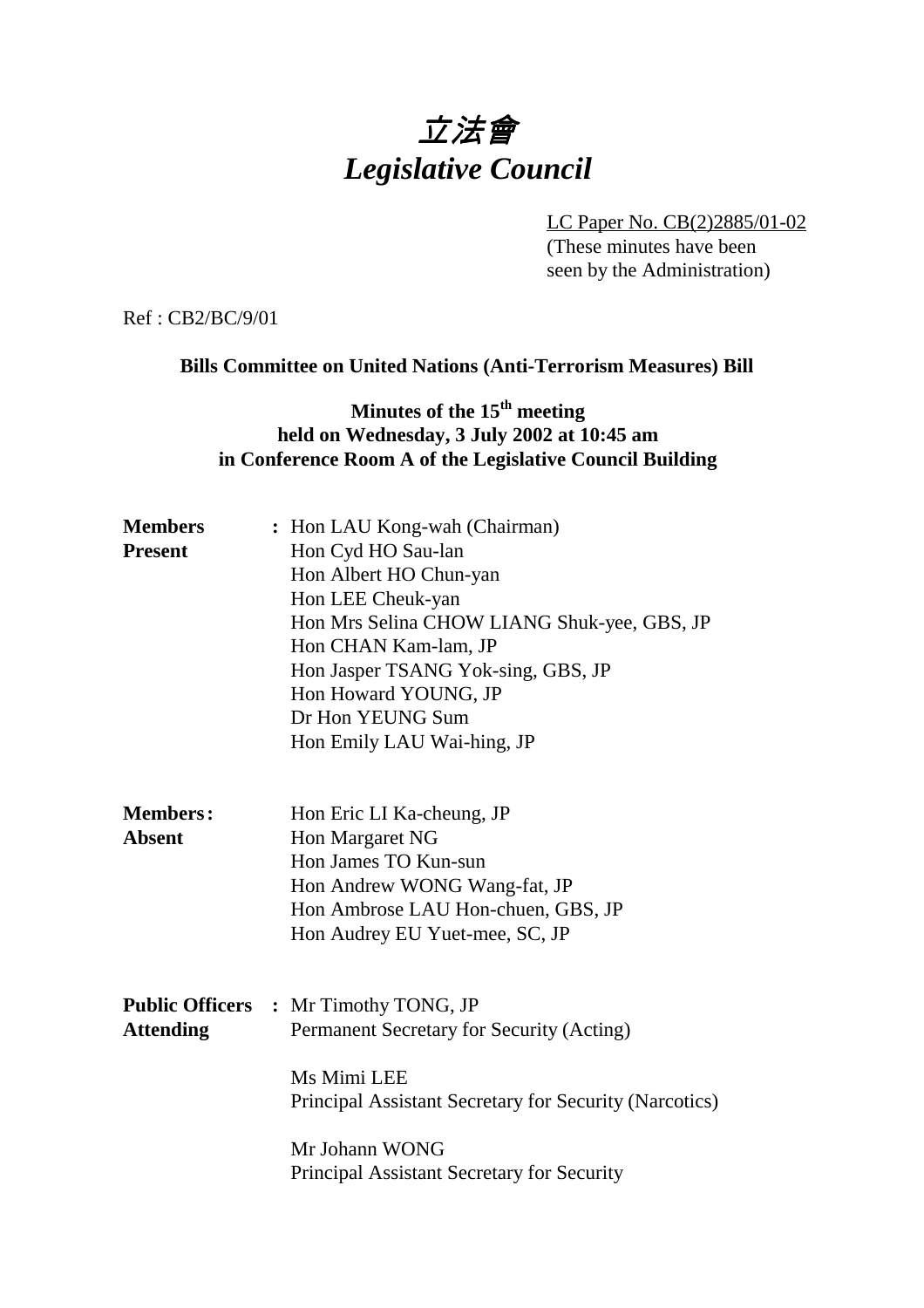|                                      | Mr Geoffrey Fox<br><b>Senior Assistant Law Draftsman</b>                                    |  |
|--------------------------------------|---------------------------------------------------------------------------------------------|--|
|                                      | <b>Mr Lawrence PENG</b><br><b>Senior Government Counsel</b><br><b>Law Drafting Division</b> |  |
| <b>Clerk</b> in<br><b>Attendance</b> | : Ms Doris CHAN<br>Chief Assistant Secretary (2) 4                                          |  |
| <b>Staff</b> in<br><b>Attendance</b> | : Ms Bernice WONG<br>Assistant Legal Adviser 1                                              |  |
|                                      | Miss Mary SO<br>Senior Assistant Secretary (2) 8                                            |  |
|                                      | Ms Janet SHUM<br>Senior Assistant Secretary (2) 9                                           |  |

### **I. Meeting with the Administration** (LC Paper Nos. CB(2)2459/01-02(01) and (02))

The Bills Committee deliberated (Index of proceedings at the **Annex**).

2. The Administration briefed members on the draft Committee Stage amendments (CSAs) to be moved by the Administration as at 28 June 2002 (LC Paper No. CB(2)2459/01-02(01)).

- 3. In summing up, the Administration agreed to
	- (a) give priority consideration to introducing an amendment bill within six months to deal with the outstanding items relating to procedures to be provided by rules of court and power to make regulations for freezing of property (other than funds) consequent to the deletion of clauses 12, 17, 18 and 19, and Schedules 2 and 3;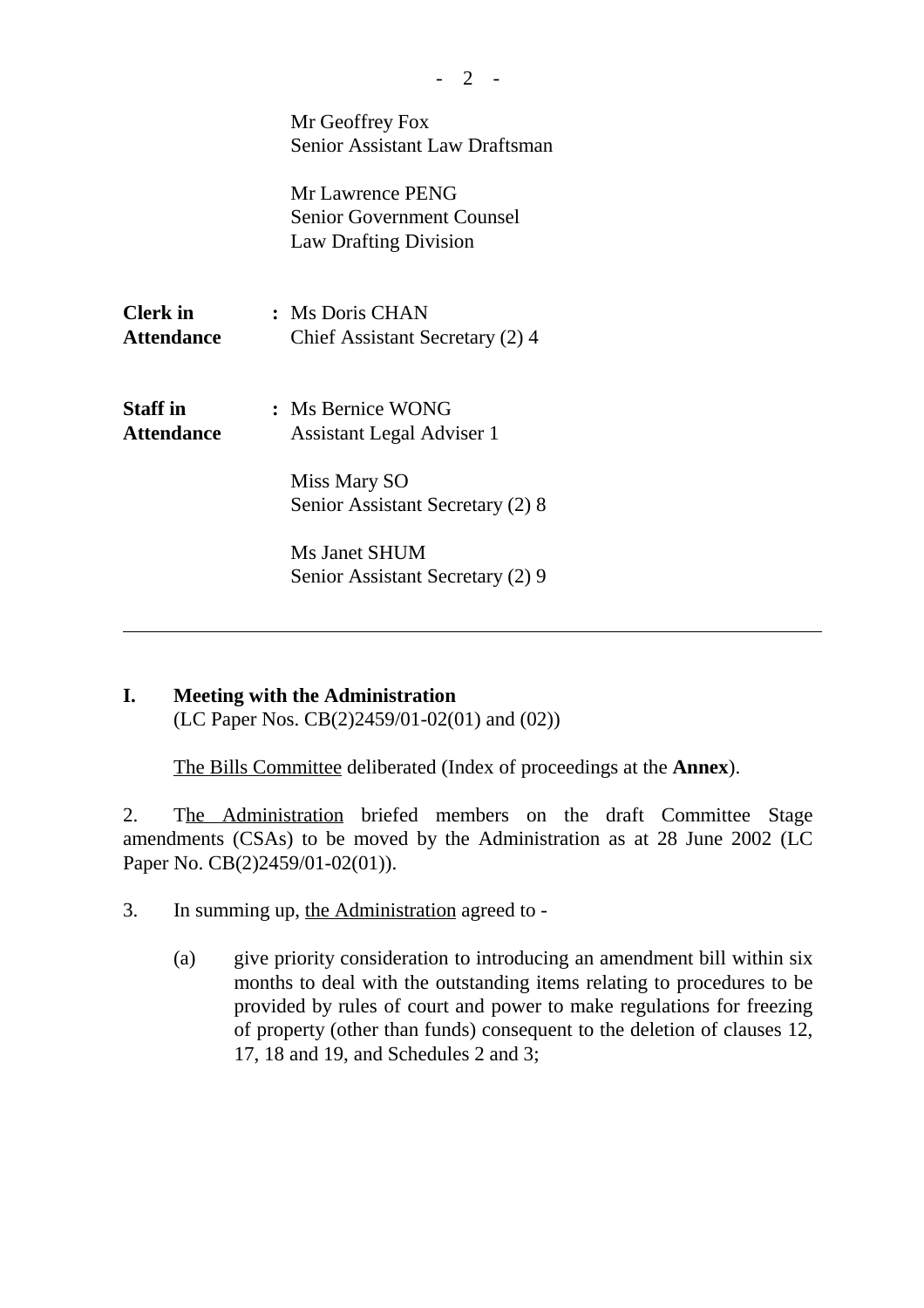- (b) conduct a review regarding the Bills Committee's view that the requirement for "serious default" should be removed from the compensation provision in new clause 16A of the Bill, and to include improvements, if any, in the amendment bill mentioned in paragraph (a) above; and
- (c) review the anti-terrorism measures set out in the Bill periodically in the light of the international trend and report to the Panel on Security at regular intervals.

4. The Chairman invited members to vote whether they would support resumption of the Second Reading debate on the Bill on 10 July 2002. Six members present at the meeting voted in support of the resumption while three voted against it.

5. There being no other business, the meeting ended at 12:15 pm.

Council Business Division 2 Legislative Council Secretariat 7 October 2002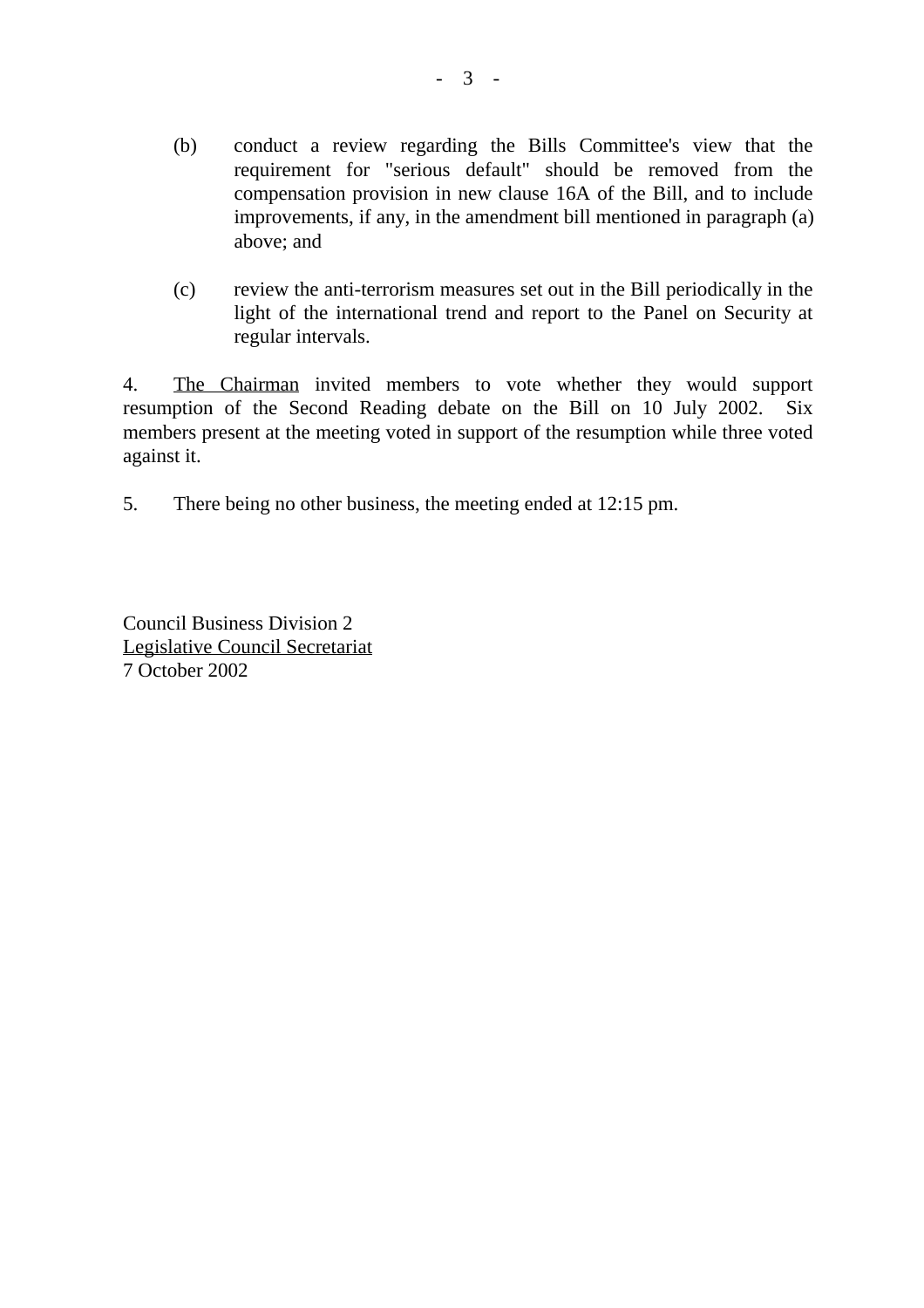#### **Annex**

### **Bills Committee on United Nations (Anti-Terrorism Measures) Bill Meeting on Wednesday, 3 July 2002 at 10:45 am in Conference Room A of the Legislative Council Building**

| <b>Time</b>       | <b>Speaker</b>  | Subject(s)                                                                                 | <b>Action</b> |
|-------------------|-----------------|--------------------------------------------------------------------------------------------|---------------|
|                   |                 |                                                                                            | required      |
| $000000 - 000419$ | Chairman        | To consider the Administration's Committee                                                 |               |
|                   |                 | Stage amendments (CSAs) as at 28 June 2002.<br>Members to indicate CSAs they intended to   |               |
|                   |                 | move, if any                                                                               |               |
| 000419 - 000425   | Mrs Selina CHOW | Ditto                                                                                      |               |
| $000425 - 000531$ | Administration  | Ditto                                                                                      |               |
| 000531 - 000545   | Mrs Selina CHOW | Ditto                                                                                      |               |
| $000545 - 000555$ | Chairman        | Ditto                                                                                      |               |
| 000555 - 000722   | Administration  | Ditto                                                                                      |               |
| 000722 - 000727   | Chairman        | Ditto                                                                                      |               |
| 000727 - 000758   | Administration  | Ditto                                                                                      |               |
| 000758 - 001009   | Chairman        | Ditto                                                                                      |               |
| 001009 - 001014   | Ms Cyd HO       | Ditto                                                                                      |               |
| 001014 - 001017   | Chairman        | Ditto                                                                                      |               |
| 001017 - 001022   | Mrs Selina CHOW | Ditto                                                                                      |               |
| 001022 - 001030   | Chairman        | Ditto                                                                                      |               |
| $001030 - 001040$ | Mrs Selina CHOW | Ditto                                                                                      |               |
| 001040 - 001045   | Chairman        | Ditto                                                                                      |               |
| $001045 - 001050$ | Mrs Selina CHOW | Ditto                                                                                      |               |
| $001050 - 001054$ | Chairman        | Ditto                                                                                      |               |
| 001054 - 001130   | Administration  | Ditto                                                                                      |               |
| $001130 - 001500$ | Administration  | Additional amendments to be included in the<br>further revision of the CSAs                |               |
| $001500 - 001510$ | Mrs Selina CHOW | Ditto                                                                                      |               |
| $001510 - 001521$ | Administration  | Ditto                                                                                      |               |
| $001521 - 001530$ | Ms Emily LAU    | Ditto                                                                                      |               |
| 001530 - 001628   | Administration  | Ditto                                                                                      |               |
| $001628 - 001630$ | Mrs Selina CHOW | Ditto                                                                                      |               |
| 001630 - 001750   | Administration  | Ditto                                                                                      |               |
| 001750 - 001804   | Ms Cyd HO       | Ditto                                                                                      |               |
| 001804 - 002109   | Administration  | Ditto                                                                                      |               |
| $002109 - 002110$ | Ms Cyd HO, ALA  | Enquired on the changes made to clause $13(4)$<br>as regards "the civil standard of proof" |               |
| 002110 - 002124   | Ms Cyd HO       | Ditto                                                                                      |               |
| 002124 - 002136   | <b>ALA</b>      | Ditto                                                                                      |               |
| 002136 - 002146   | Ms Cyd HO       | Ditto                                                                                      |               |
| 002146 - 002209   | <b>ALA</b>      | Ditto                                                                                      |               |
| 002209 - 002214   | Ms Cyd HO       | Ditto                                                                                      |               |
| 002214 - 002218   | <b>ALA</b>      | Ditto                                                                                      |               |
| 002218 - 002225   | Ms Cyd HO       | Ditto                                                                                      |               |
| 002225 - 002234   | ALA             | Ditto                                                                                      |               |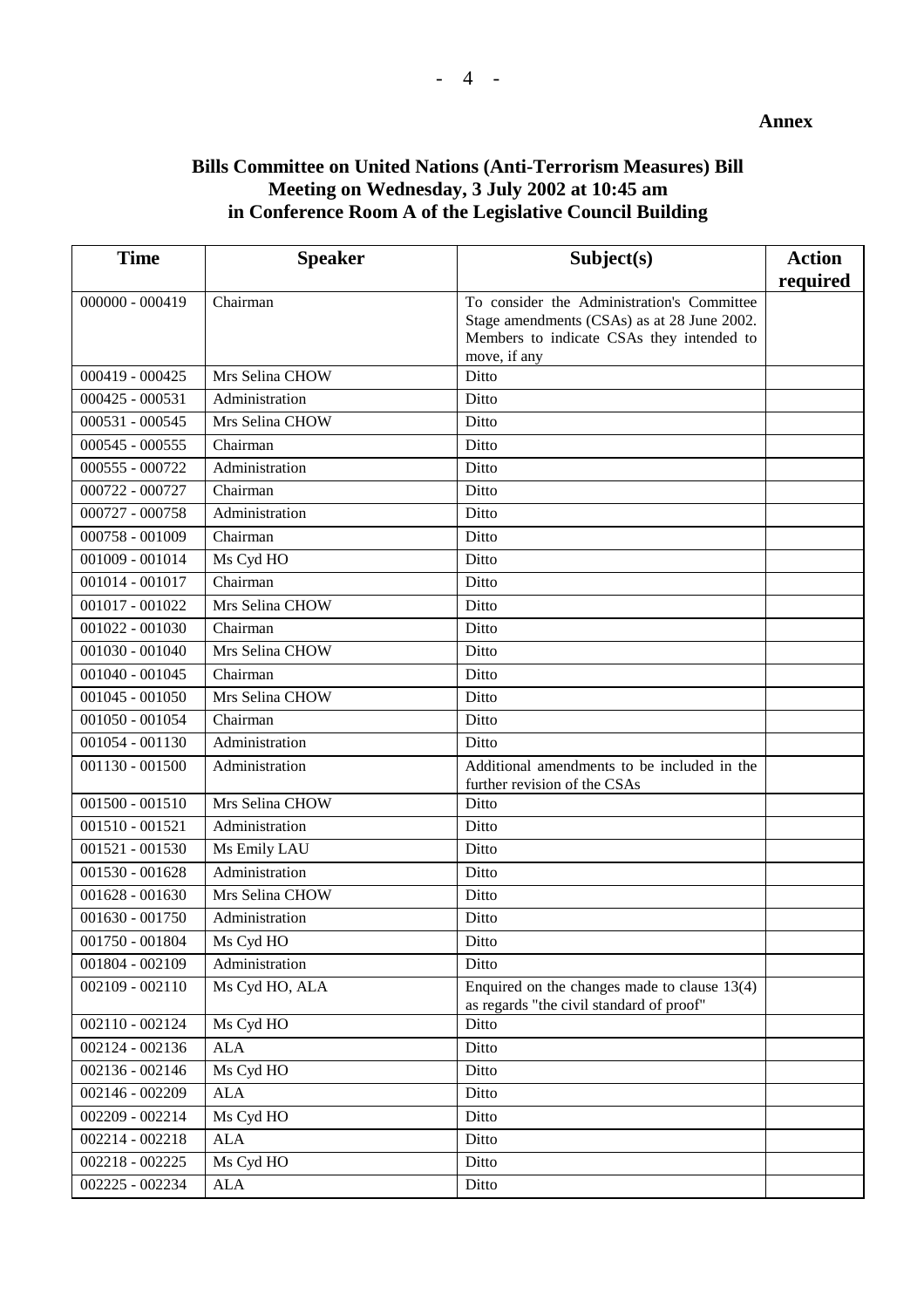| 002234 - 002249 | Ms Emily LAU                              | Ditto                                                                                                                                                                                                                                                                          |  |
|-----------------|-------------------------------------------|--------------------------------------------------------------------------------------------------------------------------------------------------------------------------------------------------------------------------------------------------------------------------------|--|
| 002249 - 002253 | Administration                            | No amendments proposed to clause 10 of the                                                                                                                                                                                                                                     |  |
|                 |                                           | Bill                                                                                                                                                                                                                                                                           |  |
| 002253 - 002303 | Ms Cyd HO                                 | Ditto                                                                                                                                                                                                                                                                          |  |
| 002303 - 002316 | Mrs Selina CHOW                           | Ditto                                                                                                                                                                                                                                                                          |  |
| 002316 - 002330 | Ms Emily LAU                              | Ditto                                                                                                                                                                                                                                                                          |  |
| 002330 - 002347 | Mrs Selina CHOW                           | The Liberal Party would consider moving a<br>CSA to clause $10(1)$ to provide that the<br>communication or making available of any<br>information must be with the intention to cause<br>alarm to the public or a section of the public<br>before an offence will be committed |  |
| 002347 - 002354 | Chairman                                  | Ditto                                                                                                                                                                                                                                                                          |  |
| 002354 - 002358 | Ms Cyd HO                                 | Ditto                                                                                                                                                                                                                                                                          |  |
| 002358 - 002434 | Mrs Selina CHOW                           | Ditto                                                                                                                                                                                                                                                                          |  |
| 002434 - 002442 | Mr Albert HO                              | Ditto                                                                                                                                                                                                                                                                          |  |
| 002442 - 002444 | Chairman, Administration, Ms Emily<br>LAU | Amendments to clauses 14 to 19 in the CSAs                                                                                                                                                                                                                                     |  |
| 002444 - 002452 | Chairman                                  | Ditto                                                                                                                                                                                                                                                                          |  |
| 002452 - 003215 | Administration                            | Ditto                                                                                                                                                                                                                                                                          |  |
| 003215 - 003228 | Ms Emily LAU                              | Enquiry on clause $19(2)(b)$ which specified the<br>condition which the proceedings inter partes<br>should be held in chambers or in camera                                                                                                                                    |  |
| 003228 - 003245 | Administration                            | Ditto                                                                                                                                                                                                                                                                          |  |
| 003245 - 003253 | Ms Emily LAU                              | Ditto                                                                                                                                                                                                                                                                          |  |
| 003253 - 003301 | Administration                            | Ditto                                                                                                                                                                                                                                                                          |  |
| 003301 - 003306 | Ms Emily LAU                              | Ditto                                                                                                                                                                                                                                                                          |  |
| 003306 - 003335 | <b>ALA</b>                                | Ditto                                                                                                                                                                                                                                                                          |  |
| 003335 - 003340 | Chairman, Ms Emily LAU                    | Ditto                                                                                                                                                                                                                                                                          |  |
| 003340 - 003429 | <b>ALA</b>                                | Ditto                                                                                                                                                                                                                                                                          |  |
| 003429 - 003453 | Administration                            | Ditto                                                                                                                                                                                                                                                                          |  |
| 003453 - 003510 | Ms Cyd HO                                 | Ditto                                                                                                                                                                                                                                                                          |  |
| 003510 - 003517 | <b>ALA</b>                                | Ditto                                                                                                                                                                                                                                                                          |  |
| 003517 - 003536 | Ms Cyd HO                                 | Ditto                                                                                                                                                                                                                                                                          |  |
| 003536 - 003601 | <b>ALA</b>                                | Ditto                                                                                                                                                                                                                                                                          |  |
| 003601 - 003611 | Ms Cyd HO                                 | Ditto                                                                                                                                                                                                                                                                          |  |
| 003611 - 003617 | <b>ALA</b>                                | Ditto                                                                                                                                                                                                                                                                          |  |
| 003617 - 003624 | Chairman, Administration                  | Ditto                                                                                                                                                                                                                                                                          |  |
| 003624 - 004412 | Administration                            | The Administration would give priority<br>consideration to introducing an amendment<br>bill to deal with the outstanding items.<br>The Security Bureau would further discuss<br>with the Department of Justice and the<br>relevant policy bureau to review clause 16A.         |  |
| 004412 - 004418 | Chairman                                  | Ditto                                                                                                                                                                                                                                                                          |  |
| 004418 - 004437 | Administration                            | The amendment bill would be submitted in the<br>last quarter of 2002                                                                                                                                                                                                           |  |
| 004437 - 004656 | Ms Cyd HO                                 | Requested the Administration to review the<br>anti-terrorism measures set out in the Bill<br>periodically to ensure that they were in line<br>with the international trend                                                                                                     |  |
| 004656 - 004739 | Administration                            | Suggested that the anti-terrorism measures be                                                                                                                                                                                                                                  |  |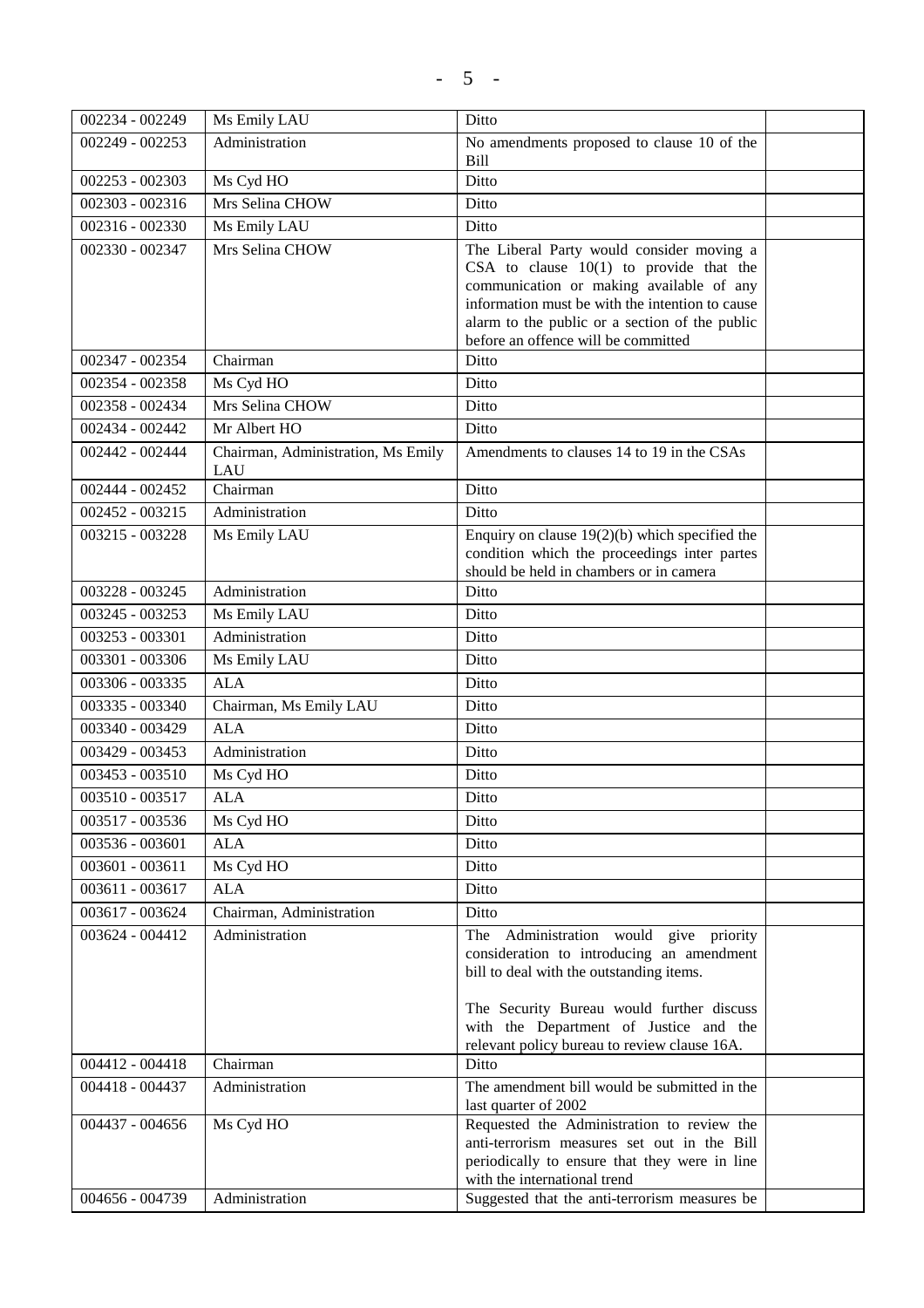|                 |                 | brought up regularly by the Panel on Security                                           |  |
|-----------------|-----------------|-----------------------------------------------------------------------------------------|--|
|                 |                 | as an item for discussion                                                               |  |
| 004739 - 004821 | Chairman        | The Administration should forward the final<br>CSAs for members' information by 3 pm of |  |
|                 |                 | that day                                                                                |  |
| 004821 - 004939 | Dr YEUNG Sum    | Urged the Administration to revise the years of                                         |  |
|                 |                 | imprisonment under clause 17(6) in future                                               |  |
|                 |                 | amendment                                                                               |  |
| 004939 - 004946 | Chairman        | Ditto                                                                                   |  |
| 004946 - 005000 | Administration  | Ditto                                                                                   |  |
| 005000 - 005005 | Mr Albert HO    | Compensation clauses of other Ordinances                                                |  |
| 005005 - 005256 | Mr Albert HO    | should also be reviewed to ensure consistency<br>Ditto                                  |  |
|                 |                 |                                                                                         |  |
| 005256 - 005514 | Administration  | Ditto                                                                                   |  |
| 005514 - 005620 | Administration  | Ditto                                                                                   |  |
| 005620 - 005723 | <b>ALA</b>      | Ditto                                                                                   |  |
| 005723 - 005738 | Ms Emily LAU    | Ditto                                                                                   |  |
| 005738 - 005802 | Administration  | Ditto                                                                                   |  |
| 005802 - 005816 | Chairman        | To alert other members that a vote was about                                            |  |
| 005816 - 005823 | Ms Cyd HO       | to be taken<br>Ditto                                                                    |  |
| 005823 - 005914 | Ms Emily LAU    | Commencement of the various provisions of                                               |  |
|                 |                 | the Bill                                                                                |  |
| 005914 - 010152 | <b>ALA</b>      | The Administration had indicated that clauses                                           |  |
|                 |                 | 4A, 5, 7, 14A, 16 and 16A would not come                                                |  |
|                 |                 | into operation until the rules of court had been<br>made under clause 18                |  |
| 010152 - 010224 | Ms Emily LAU    | Ditto                                                                                   |  |
| 010224 - 010406 | Administration  | Significance of passing clauses 4, 8 and 9 of                                           |  |
|                 |                 | the Bill                                                                                |  |
| 010406 - 010412 | Chairman        | Ditto                                                                                   |  |
| 010412 - 010433 | Mr Jasper TSANG | Ditto                                                                                   |  |
| 010433 - 010534 | Ms Emily LAU    | Sufficient time should be given for the<br>deliberation of the future amendment bill    |  |
| 010534 - 010614 | Administration  | Ditto                                                                                   |  |
| 010614 - 010709 | Ms Emily LAU    | Ditto                                                                                   |  |
| 010709 - 010715 | Chairman        | Members to vote and express their views on                                              |  |
|                 |                 | the resumption of the Second Reading debate                                             |  |
| 010715 - 010947 | Dr YEUNG Sum    | Supported resumption and Miss Margaret<br>NG's CSAs to clauses 10 and 16A               |  |
| 010947 - 011450 | Ms Cyd HO       | Would not support resumption                                                            |  |
| 011450 - 011729 | Mr Howard YOUNG | Supported resumption                                                                    |  |
| 011729 - 012155 | Ms Emily LAU    | Would not support resumption                                                            |  |
| 012155 - 012357 | Mr CHAN Kam-lam | Supported resumption                                                                    |  |
| 012357 - 012410 | Chairman        | Six members voted in support of resumption                                              |  |
|                 |                 | and three voted against it                                                              |  |
| 012410 - 012419 | Dr YEUNG Sum    | Ditto                                                                                   |  |
| 012419 - 012432 | Ms Cyd HO       | Ditto                                                                                   |  |
| 012432 - 012524 | Chairman        | End of meeting                                                                          |  |